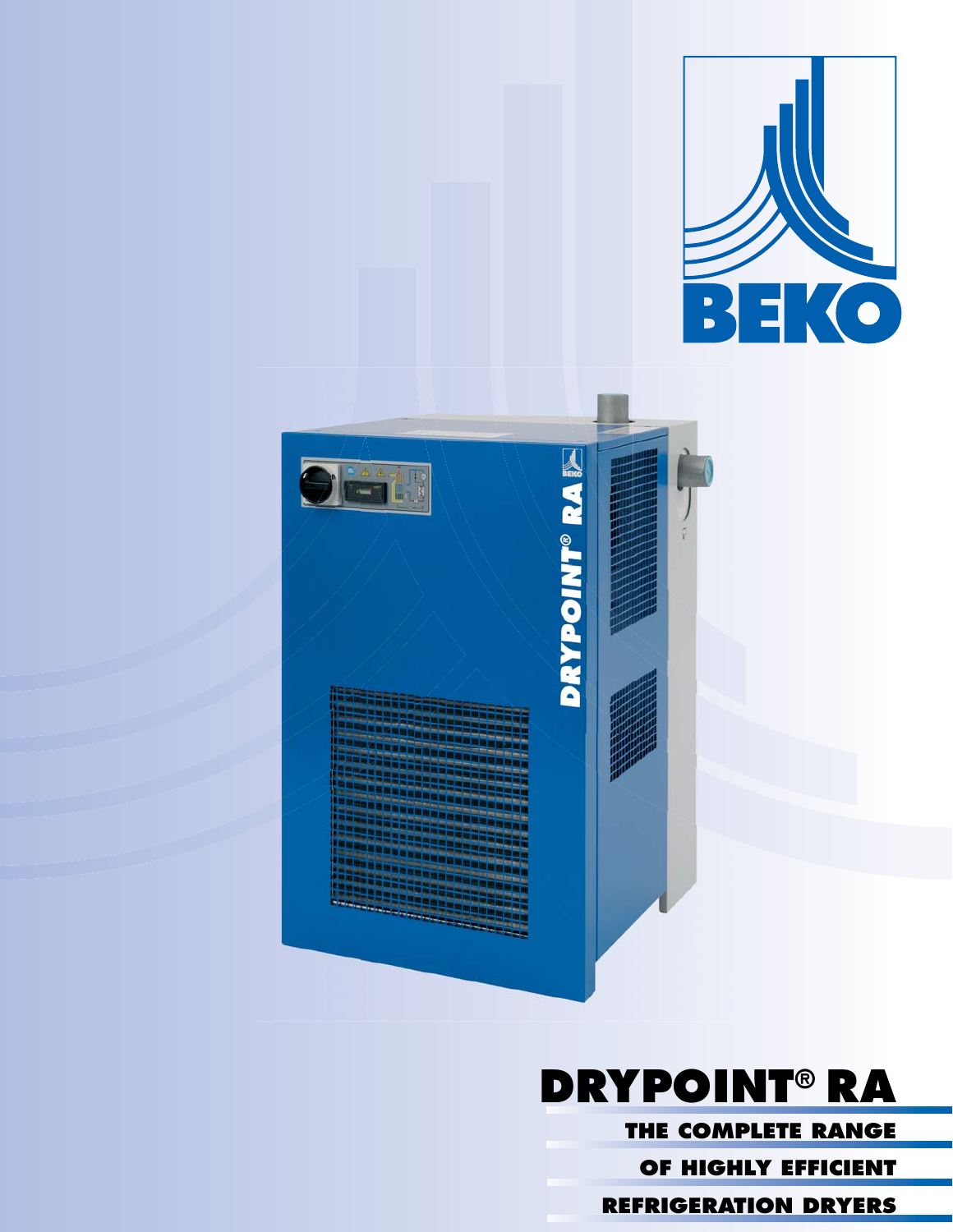# **HIGH QUALITY COMPRESSED AIR**

# **FROM BEKO**

*The quality of your compressed air.*

### **RELIABLE**

The highest level of operational reliability is guaranteed with every product that BEKO manufactures.

## **EFFICIENT**

Maximum energy efficiency and conservation are guiding principles of every product design.

## **ECONOMIC**

Products that provide the quickest return on investment in the industry with the least amount of risk.

## **EFFECTIVE**

German engineered with no compromises on quality.

### **EXPERIENCE**

More than 25 years of industry leading experience stands behind our entire product offering.

### **SOLUTIONS**

Your single source for a range of performance compressed air products designed to work in synergy.

*Compressed air treatment and condensate technology.*



**BEKO** TECHNOLOGIES CORP 900 Great SW Parkway Atlanta, GA 30336 USA Phone +1 (800) 235-6797 **beko@bekousa.com www.bekousa.com**

**EN ISO** 9001:2000 Certified Company

Subject to technical changes without prior notice; the information provided does not represent characteristics of state within the meaning of the German Civil Code (BGB). ® Registered Trademarks by BEKO TECHNOLOGIES GmbH, Neuss,Germany and BEKO TECHNOLOGIES CORP, Mooresville, NC USA. XP RA 002 INT. Edition 03.08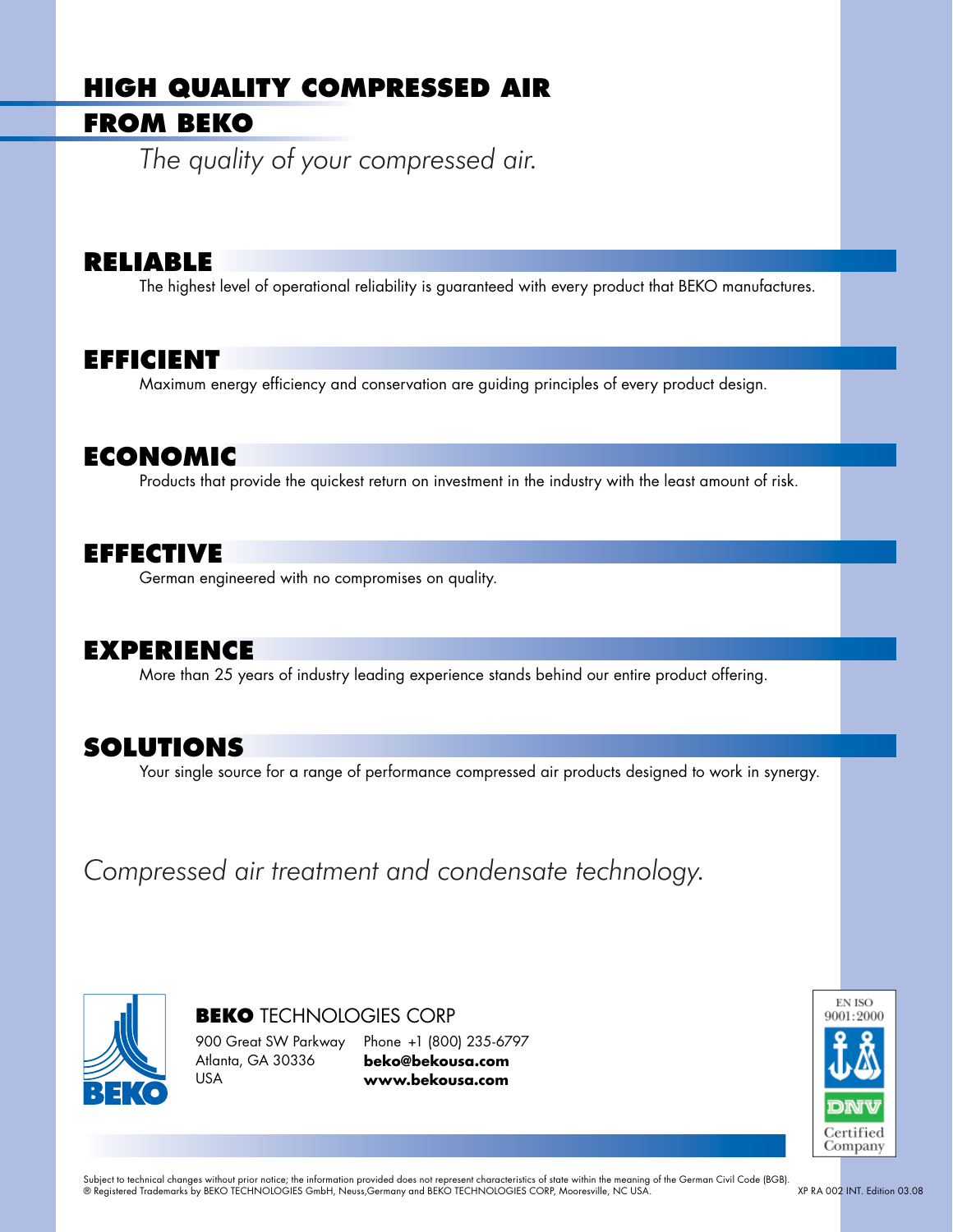# **ON DEMAND DRYING FOR EVERY APPLICATION**



#### **THE RIGHT SOLUTION WHATEVER THE TASK**

BEKO is world renowned for its innovative, solution oriented compressed air technology. Geared to the customers' needs, BEKO presents a comprehensive product portfolio, covering air treatment, condensate technology and process engineering.

The compressed air dryer range meets the highest requirements. Membrane dryers, refrigeration dryers, adsorption– BEKO offers highly efficient, environmentally friendly and cost effective compressed air dryers to suit any task.

This brochure describes BEKO's refrigeration dryer range and focuses on an important member of the BEKO product family: the DRYPOINT® RA compressed air refrigeration dryer.



Within BEKO's product portfolio we are able to offer our customers a complete range of compressed air drying solutions for every application.

By supplying application specific solutions we can ensure that our customers receive personalized attention to their compressed air drying needs. The result is a system that will provide the most reliable, energy efficient solution possible.

All BEKO dryers are designed and tested to meet the strict quality guidelines of our company. There are no compromises to the quality and reliability of any of our dryers across the entire range.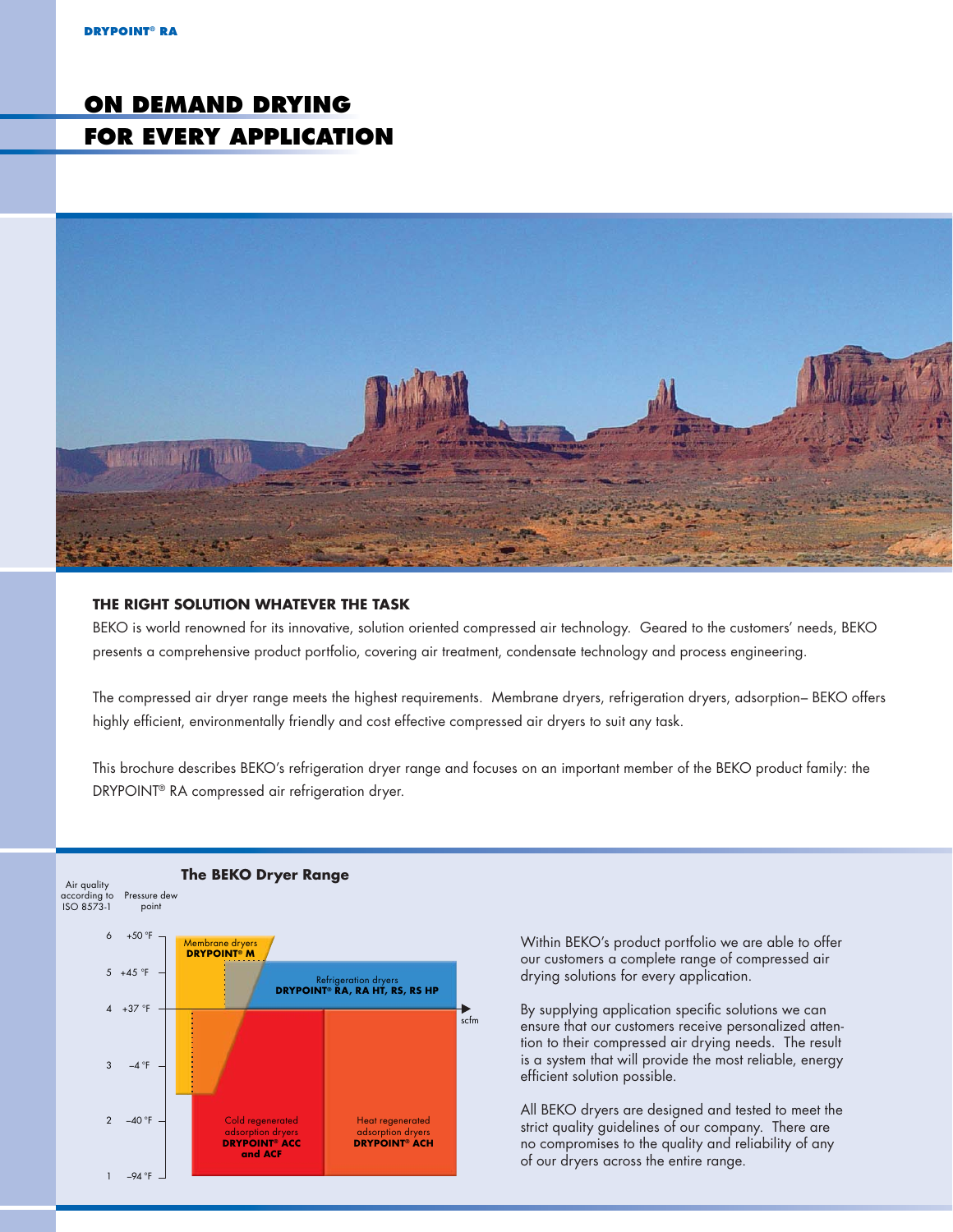

**ALUMINUM HEAT EXCHANGER**  Vertical profile allows for minimum pressure drop and self cleans using gravitational force **+1:**



### **STANDARD BEKOMAT® DRAIN**  Reliable condensate discharge and maximum energy savings



**VARIOFLOW HOT GAS BY-PASS** Stable dew point regardless of varying operating conditions - patented design





**MAINTENANCE FRIENDLY**

The compact design and open frame provides easy access to all components

## **REFRIGERATION DRYING WITH THE BEKO ADVANTAGE**

#### **A SYNERGY OF ENGINEERING**

The BEKO product family of compressed air refrigeration dryers provides users with several advanced features creating a balanced and efficient drying system.

The unique VarioFlow technology of the hot gas bypass valve, utilizes a special, gas charged capsule that operates independently of power or electronic support. Thus providing users with a 100% stable dew point, no maintenance, and zero freeze-up.

The synergistic effect when combined with the standard BEKOMAT® results in a dryer that has a direct effect on reducing energy consumption and displays maximum respect for the environment because nearly every component can be recycled.

This not only adds to the stability and reliability of the dryer, but transforms one of the most inefficient pieces of compressed air treatment equipment into an energy saving one.

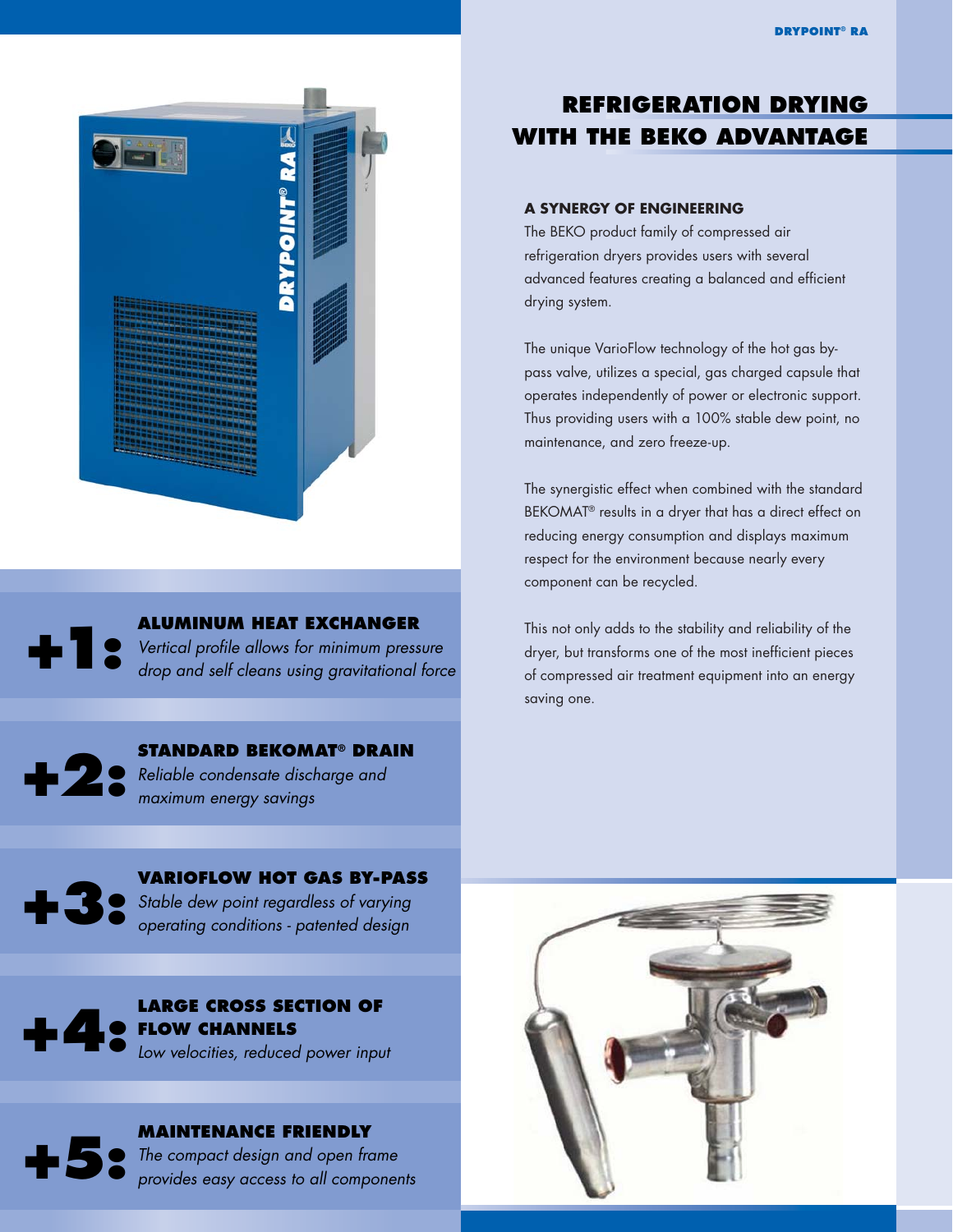# **ENERGY EFFICIENCY AND A STABLE DEW POINT**

#### **FUNCTION**

**1** Warm, moisture saturated compressed air is cooled down to a temperature of +37 °F. The generous dimensions of the heat exchanger promote especially effective cooling, while flow resistance is reduced to an absolute minimum.

**2** Contrary to conventional systems the air follows a downward path through the heat exchanger. The force of gravity results in a particularly high droplet separation of almost 99%. Within the oversized condensate collection area, the flow velocity is greatly reduced, so the carryover of previously separated droplets is reliably prevented.

**3** The dried, cold compressed air is re-heated in an air-to-air heat exchanger before being expelled downstream from the dryer. During this process, the relative humidity of the air is lowered considerably and up to 60% of the cooling energy is recovered.

**4** Any resulting condensate from the cooling process is discharged from the DRYPOINT® RA unit through the electronic level-controlled BEKOMAT® condensate drain in order to maximize energy savings. The condensate can then be safely treated with an appropriate treatment system, such as the QWIK-PURE® oil/water separation system or the BEKOSPLIT® emulsion splitting plant.

The comprehensive DRYPOINT® RA range makes it possible to select a treatment system that is ideally suited to the actual operating conditions.

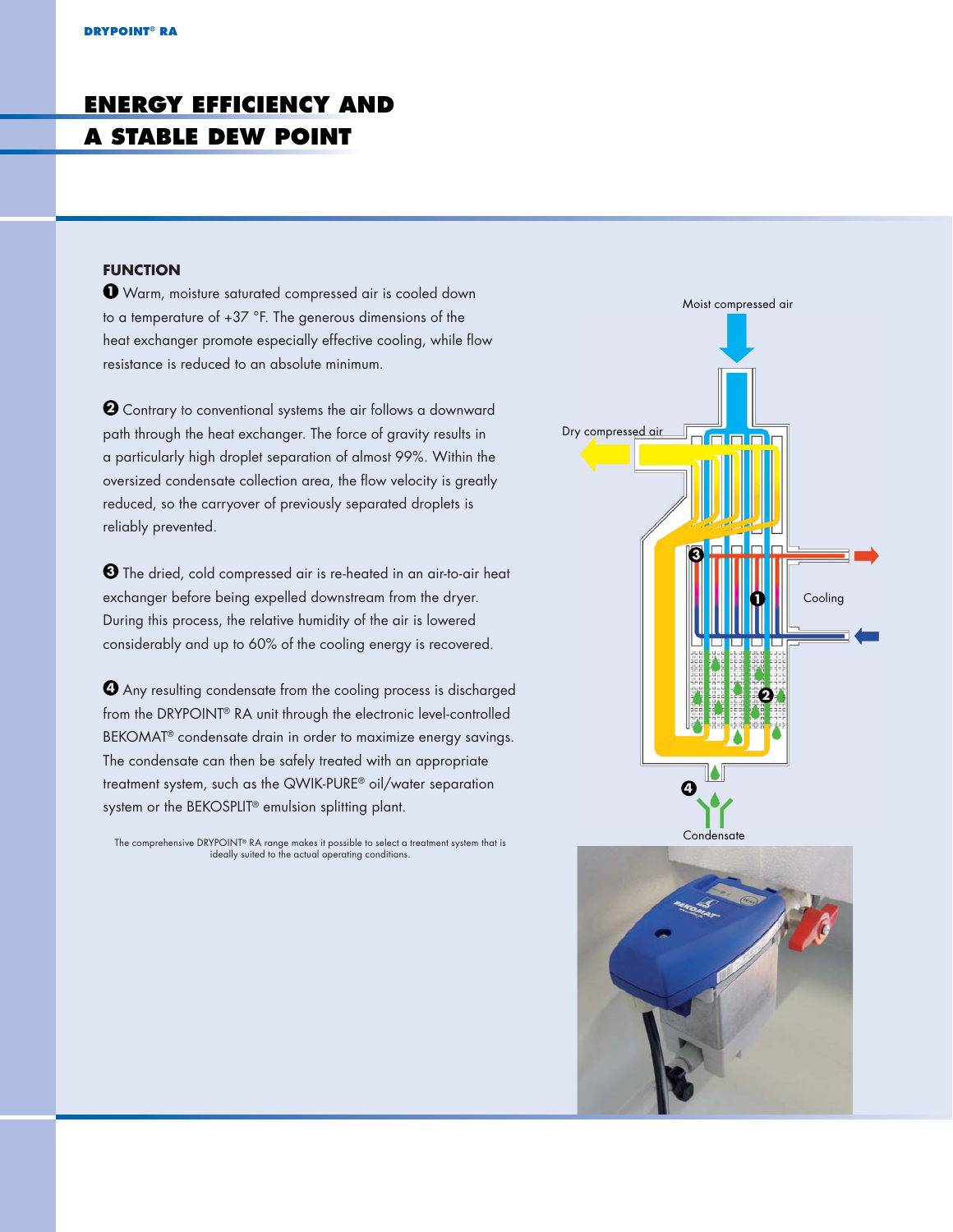**DRYPOINT® RA**



# **TECHNICAL DATA DRYPOINT® RA**

|                | Capacity | <b>Maximum Ambient</b><br><b>Temperature</b> | <b>Pressure</b><br><b>Drop</b> | <b>Connection Size</b> | <b>Dryer Dimensions</b> |     |             | <b>Weight</b> |
|----------------|----------|----------------------------------------------|--------------------------------|------------------------|-------------------------|-----|-------------|---------------|
|                |          |                                              |                                |                        | A                       | B   | $\mathbf c$ |               |
| <b>Model</b>   | scfm     |                                              | psid                           |                        | in.                     | in. | in.         | lbs           |
| <b>RA 10</b>   | 10       | 115 °F                                       | 1.5                            | $3/s''$ NPT-F          | 12                      | 14  | 17          | 52            |
| <b>RA 15</b>   | 15       | 115 °F                                       | 2.0                            | $\frac{1}{2}$ " NPT-F  | 15                      | 22  | 19          | 58            |
| <b>RA 20</b>   | 20       | 115°F                                        | 0.6                            | $\frac{1}{2}$ " NPT-F  | 15                      | 22  | 19          | 62            |
| <b>RA 35</b>   | 35       | 115 °F                                       | 1.3                            | $\frac{1}{2}$ " NPT-F  | 15                      | 22  | 19          | 66            |
| <b>RA 50</b>   | 50       | 115 °F                                       | 2.2                            | 1" NPT-F               | 15                      | 22  | 19          | 70            |
| <b>RA 75</b>   | 75       | 115 °F                                       | 2.6                            | 1" NPT-F               | 14                      | 17  | 29          | 90            |
| <b>RA 100</b>  | 100      | 115 °F                                       | 2.2                            | 1 1/4" NPT-F           | 14                      | 17  | 29          | 98            |
| <b>RA 125</b>  | 125      | 122 °F                                       | 2.9                            | 1 1/4" NPT-F           | 19                      | 17  | 33          | 105           |
| <b>RA 150</b>  | 150      | 122 °F                                       | 3.4                            | 1 1/2" NPT-F           | 19                      | 17  | 33          | 110           |
| <b>RA 200</b>  | 200      | 122 °F                                       | 2.3                            | 1 1/2" NPT-F           | 20                      | 21  | 35          | 125           |
| <b>RA 250</b>  | 250      | 122 °F                                       | 3.5                            | $2''$ NPT-F            | 20                      | 21  | 35          | 140           |
| <b>RA 300</b>  | 300      | 122 °F                                       | 1.8                            | 2" NPT-F               | 21                      | 22  | 36          | 240           |
| <b>RA 350</b>  | 350      | 122 °F                                       | 2.1                            | 2 1/2" NPT-F           | 21                      | 22  | 36          | 250           |
| <b>RA 400</b>  | 400      | 122 °F                                       | 1.5                            | 2 1/2" NPT-F           | 22                      | 24  | 37          | 265           |
| <b>RA 500</b>  | 500      | 122 °F                                       | 2.6                            | 2 1/2" NPT-F           | 22                      | 24  | 37          | 300           |
| <b>RA 600</b>  | 600      | 122 °F                                       | 2.2                            | 3" Flange              | 31                      | 38  | 59          | 405           |
| <b>RA 800</b>  | 800      | 122 °F                                       | 3.4                            | 3" Flange              | 31                      | 38  | 59          | 420           |
| <b>RA 1000</b> | 1000     | 122 °F                                       | 2.7                            | 3" Flange              | 31                      | 38  | 59          | 600           |
| <b>RA 1250</b> | 1250     | 122 °F                                       | 2.8                            | 3" Flange              | 31                      | 41  | 59          | 620           |
| <b>RA 1500</b> | 1500     | 122 °F                                       | 3.2                            | 4" Flange              | 53                      | 61  | 73          | 1200          |
| <b>RA 1750</b> | 1750     | 122 °F                                       | 2.2                            | 4" Flange              | 53                      | 61  | 73          | 1300          |
| <b>RA 2000</b> | 2000     | 122 °F                                       | 2.7                            | 4" Flange              | 53                      | 61  | 73          | 1350          |
| <b>RA 2500</b> | 2500     | 122 °F                                       | 2.8                            | 4" Flange              | 53                      | 61  | 73          | 1450          |
| <b>RA 3000</b> | 3000     | 122 °F                                       | 2.2                            | 6" Flange              | 55                      | 89  | 73          | 1750          |
| <b>RA 4000</b> | 4000     | 122 °F                                       | 2.5                            | 6" Flange              | 55                      | 89  | 73          | 1850          |
| <b>RA 5000</b> | 5000     | 122 °F                                       | 4.1                            | 8" Flange              | 104                     | 61  | 68          | 2040          |

#### REFERENCE CONDITIONS IN ACCORDANCE WITH CAGI STANDARD N° ADF100

Refrigerated Compressed Air Dryers - Method for Testing and Rating: Pressure dew point at 100 psig inlet air pressure, 100 °F inlet air temperature, 100 °F ambient air temperature with a 5 psig maximum pressure drop.

#### **ELECTRICAL POWER SUPPLIES**

RA 10-200: 115V or 230V | RA 200-400: 230V or 460V | RA 500-5000: 460V

#### **CORRECTION FACTORS FOR RA SERIES DRYERS**

Please use the factors below: RA 10-100 (RA 125-5000)

| <b>Operating Pressure</b> | psig         | 60         | 80   | 100         | 120           | 140        | 160    | 180         | 200    |  |
|---------------------------|--------------|------------|------|-------------|---------------|------------|--------|-------------|--------|--|
| <b>Correction Factor</b>  |              | 0.79       | 0.91 | 00.1        | 1.07          | 1.13       | .18    | 1.23        | 1.27   |  |
| Inlet Air Temperature     | $^{\circ}$ F | 90         | 100  | 110         | 120           | 130        | 140    | 150         | 160    |  |
| <b>Correction Factor</b>  |              | 1.18(1.16) | 1.00 | 0.84(0.85)  | $0.69$ (0.73) | 0.55(0.63) | (0.54) | (0.47)      | (0.40) |  |
| Pressure Dew Point        | $^{\circ}$ F | 37         |      | 41          |               | 45         |        | 50          |        |  |
| <b>Correction Factor</b>  |              | 0.90(1.00) |      | 1.00 (1.09) |               | 1.10(1.22) |        | 1.25 (1.40) |        |  |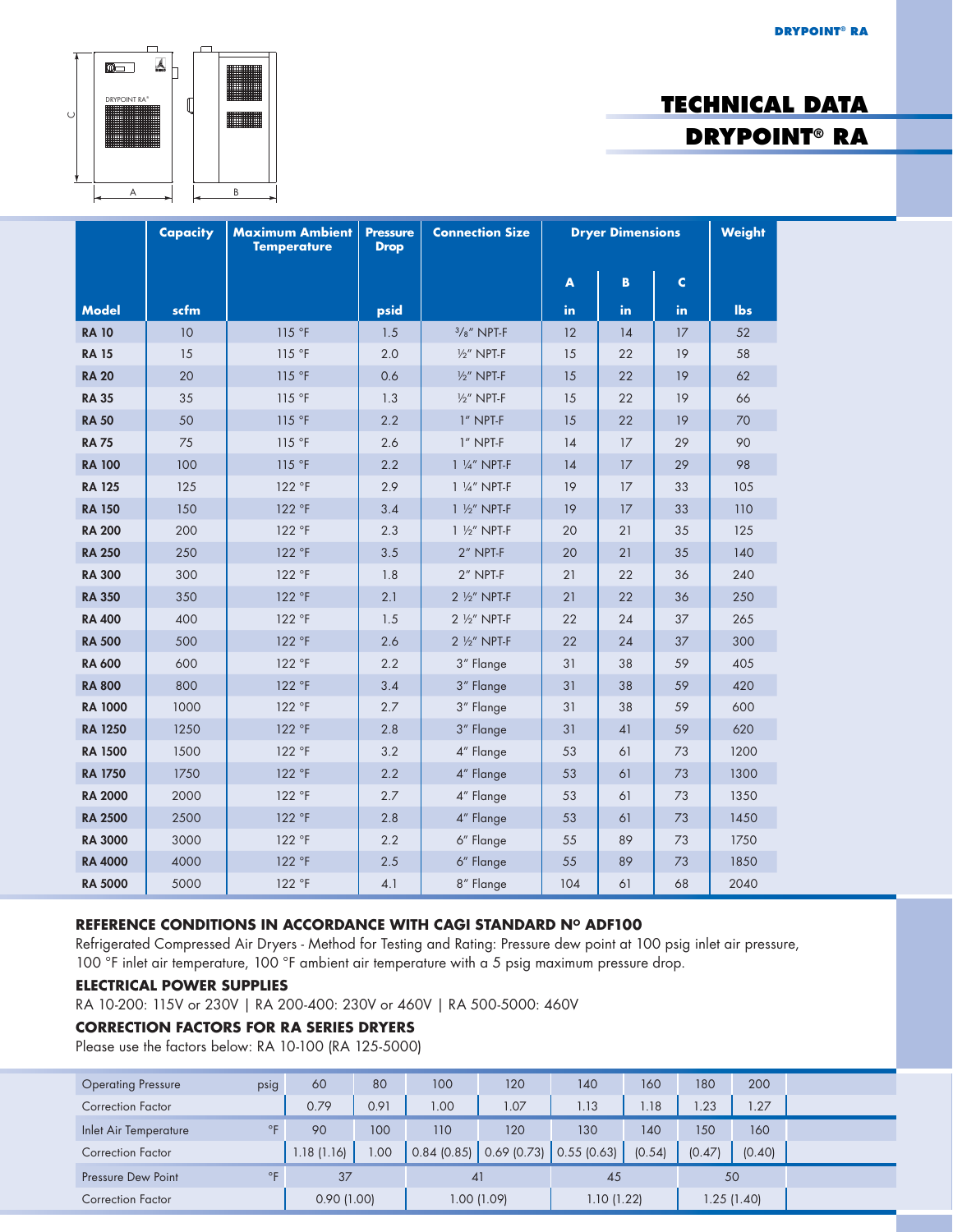# **A FULL RANGE OF REFRIGERANT DRYING**



#### **DRYPOINT® RS**

DRYPOINT® RS compressed air refrigeration dryers are designed specifically for corrosive environments. The smooth surfaces and durability of the stainless steel plates do not need any maintenance, and are well suited to the most strenuous operating conditions.



#### **DRYPOINT® RS HP**

DRYPOINT® RS HP compressed air refrigeration dryers are designed specifically for high pressure applications. They are certified for operating pressures up to 725 psig. Among the technical highlights of this series are the specially developed plate heat exchangers made of stainless steel and a condensate separation system based on the demister principle.

#### **DRYPOINT® RA HT**

DRYPOINT® RA HT compressed air refrigeration dryers are designed for application in environments with high ambient temperatures and for inlet temperatures up to 212 ˚F. Included in the package are two additional components: an aftercooler equipped with copper tubing and aluminum fins, and a pre-filter with a BEKOMAT<sup>®</sup> condensate drain.